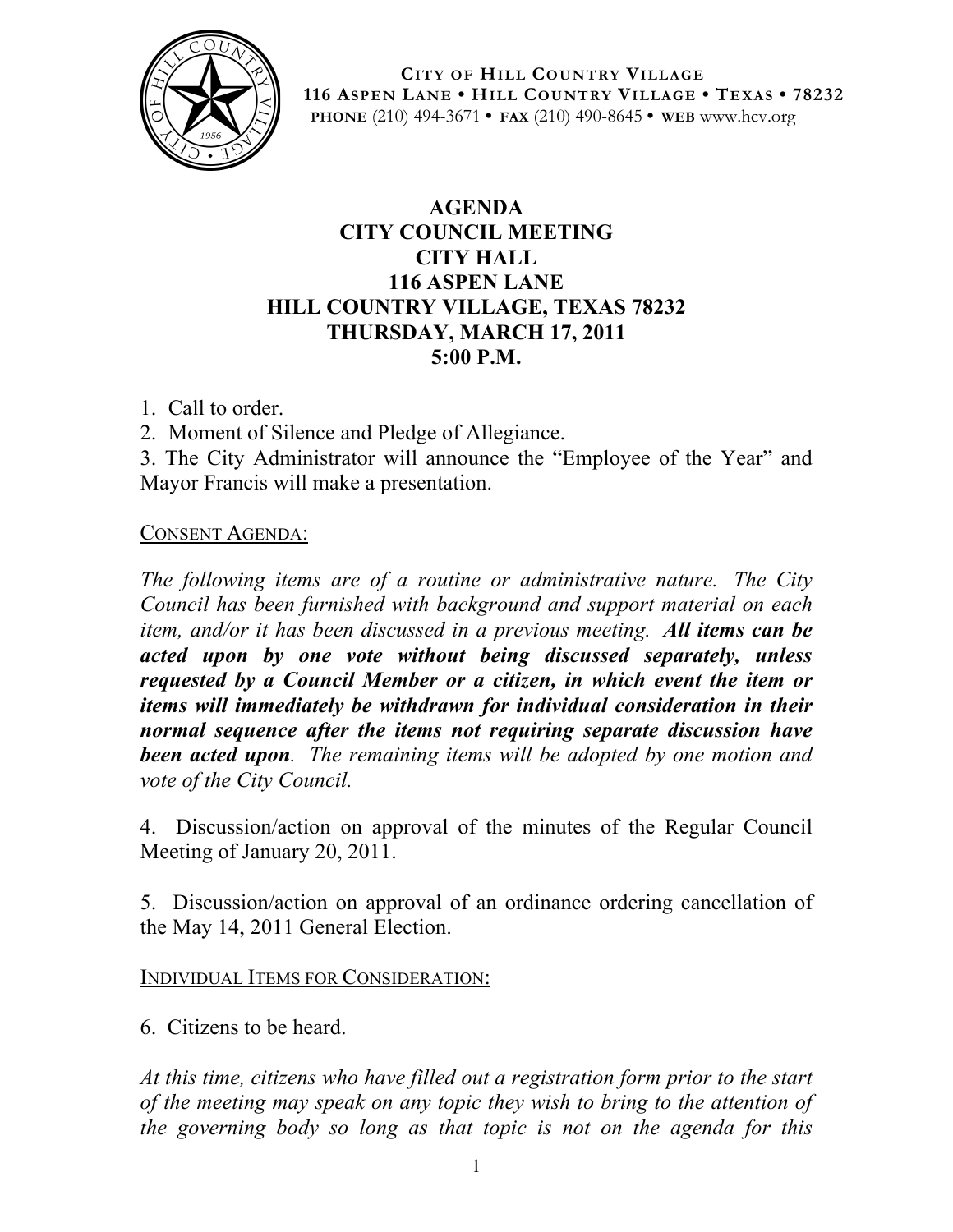*meeting. Citizens may speak on specific agenda items when that item is called for discussion. During the Citizens to be Heard section no council action may take place and no council discussion or response is required to the speaker. A time limit of two minutes per speaker is permitted; the council may extend this time at their discretion.*

7. A public hearing, discussion and possible action regarding sign variances under Chapter 50 of the City Code for an existing sign that exceeds the size limits set out in City Code Section 50-10 and for a new sign with lights which flash, move, or vary in intensity and does not comply with City Code Section 50-9, both submitted by Mr. Rocky Renken for the business known as Auto Group of San Antonio LTD, located at 15113/15115 San Pedro Avenue, San Antonio, Texas 78232.

8. Discussion/action on approving a policy on procedures for accepting donations made to the city.

9. Discussion on the Waste Management contract.

10. Discussion/action regarding the January 31, 2011 financial statement.

11. Discussion/action regarding the February 28, 2011 financial statement.

Possible Executive Session

12. Discussion and possible action on agreement for engineering services for Water Supply Development Plan with Lockwood, Andrews, & Newnam, Inc. Possible Executive Session pursuant to Texas Government Code Section 551.071, consultation with attorney.

13. Communications with the Mayor.

- a. RMA 1604-281 Interchange Contraction Update
- b. Status of the City's outstanding Bonds
- c. Road Maintenance, Drainage Issue and Flood Coordination
- d. Master Plan
- 14. Communications with the City Administrator/Chief of Police.

The city was awarded \$22,000 from the Energy Efficiency and Conservation Block Grant for three HVAC units for city hall. The work has been done and the payment has been received.

Dumpsters will be at City Hall March 25 – April 4, 2011